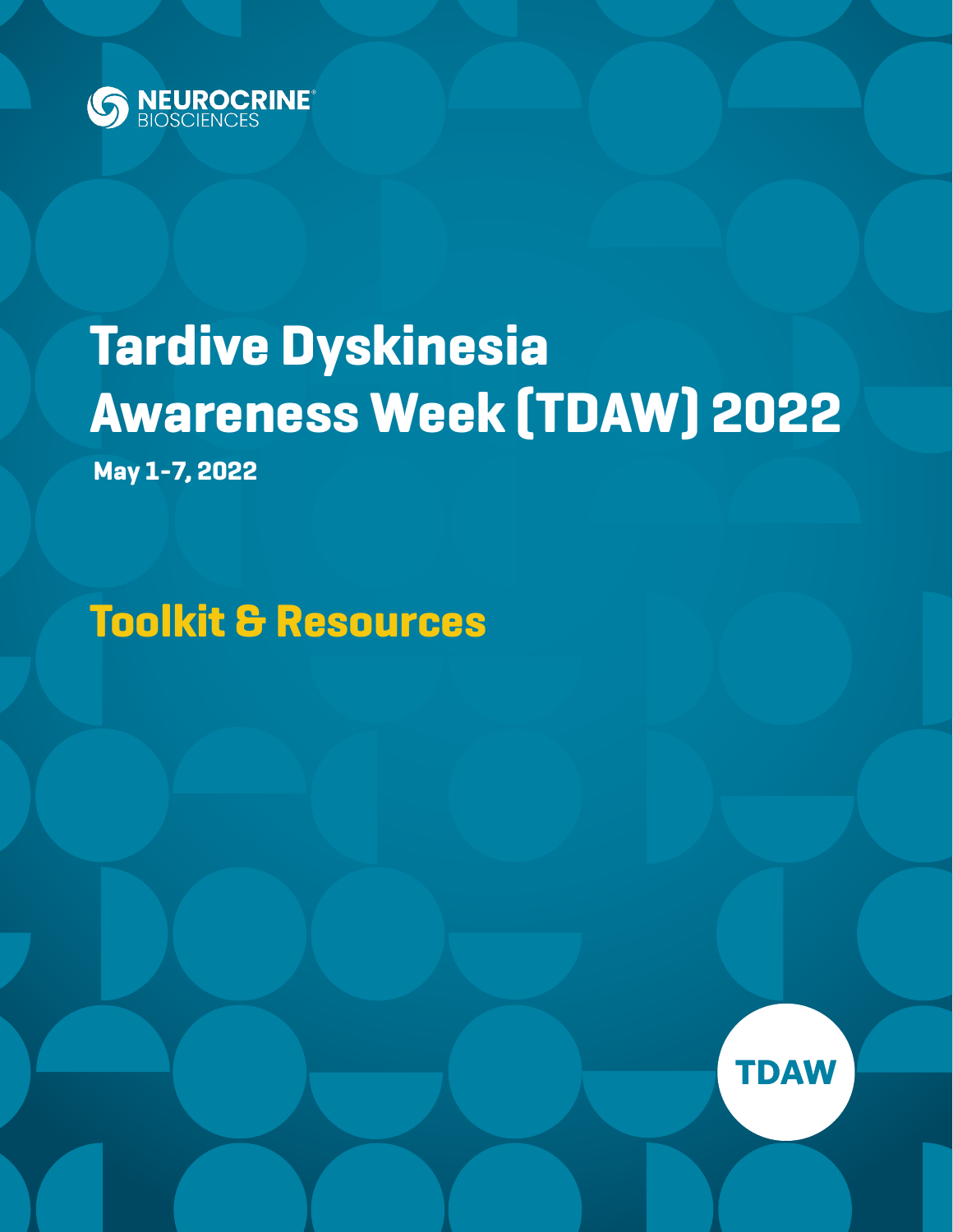# **Toolkit Table of Contents:**

 $\bullet$ 

| U.S. Adults Living with Mental Health Conditions and TD Statistics  5-6 |
|-------------------------------------------------------------------------|
|                                                                         |
|                                                                         |
|                                                                         |
| Tardive Dyskinesia and TD Awareness Week Through the Years Timeline  14 |
|                                                                         |
|                                                                         |

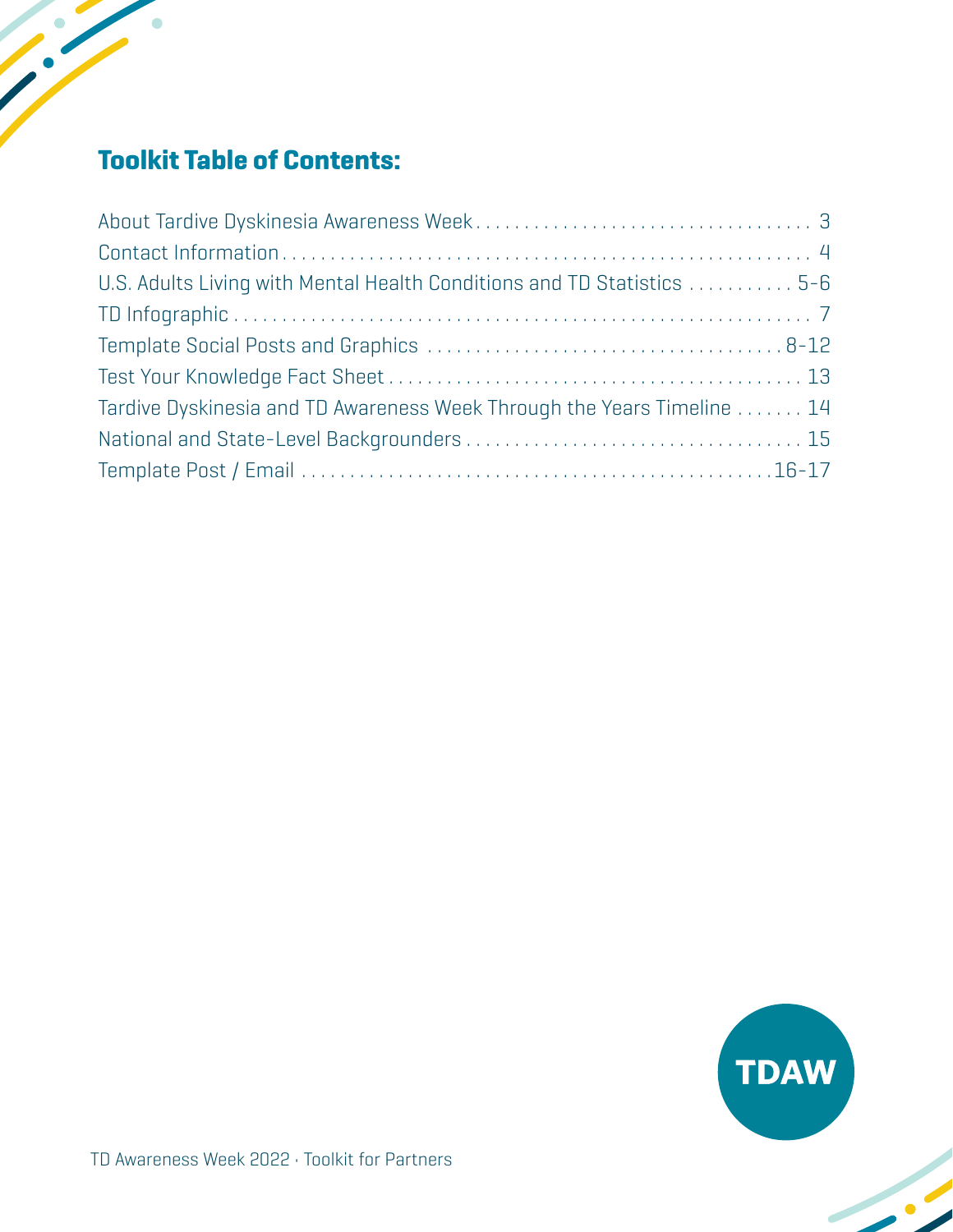#### <span id="page-2-0"></span>**About Tardive Dyskinesia Awareness Week**

As we approach Mental Health Awareness Month in May and recognize Tardive Dyskinesia (TD) Awareness Week during the first full week (May 1-7), it's critical that supporting people living with mental health conditions remains a focus. As 2022 marks the fifth year recognizing TD Awareness Week, we want to strengthen our efforts together as leading voices of support for the approximately 600,000 people in the U.S. affected by TD.<sup>1,2</sup>

Some people living with a mental health condition may also experience TD, a condition that includes uncontrollable movements affecting the face, torso, and/or other body parts. TD may develop after a few months of taking certain medications (antipsychotics) to treat bipolar disorder, depression, schizophrenia, or schizoaffective disorder.<sup>1,3,4</sup>

The uncontrollable movements of TD can have a negative impact on those living with the condition. TD movements can also impact daily tasks such as eating, sleeping, drinking, and even leaving the house.<sup>2,5</sup> Acknowledging and recognizing the symptoms of TD are important to get the necessary support and potential treatment.

#### **How to Raise Awareness and Engage Online with TD Awareness Week**

There are several ways to get the word out during this awareness week and to start the conversation around TD. For example, you can create a blog post from the template below, work with your local government to illuminate a building in TDAW blue, post on social media using the below graphics and so much more! We encourage you to use this guide and to reach out to us for support or suggestions on how to implement your own efforts in supporting TD Awareness Week.

Thank you for your participation in efforts to raise awareness of Mental Health Awareness Month and TD Awareness Week.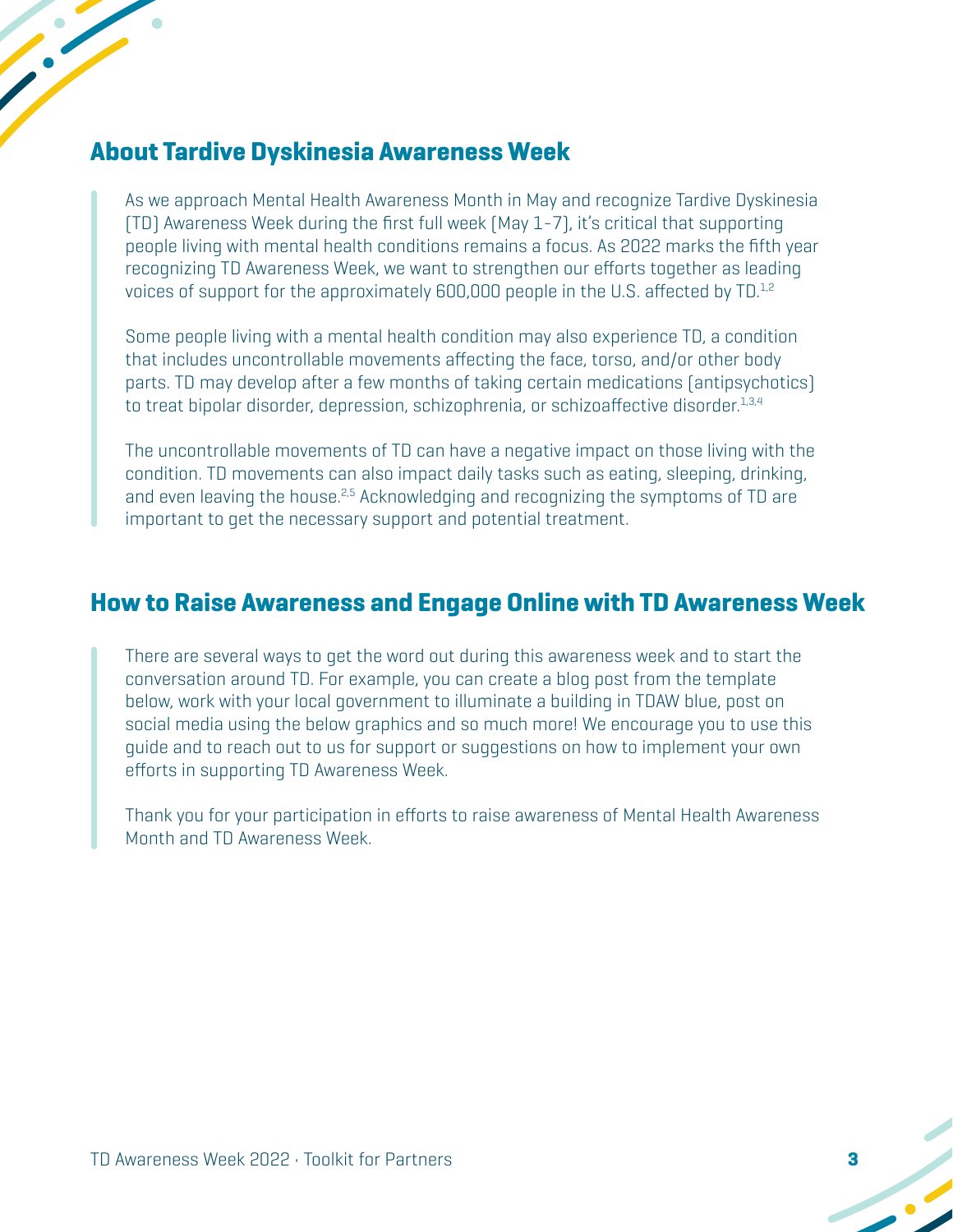## **Contact Information**

<span id="page-3-0"></span>

If you have any questions about the materials in this guide or how to use them, please reach out to the Neurocrine Biosciences team:

- **• Aimee White, Director, Corporate Communications** (858-354-7865; awhite@neurocrine.com)
- **• April Grant, Director, State Government Affairs** (858-294-8339; apgrant@neurocrine.com)
- **• Chuck Harman, Director of Patient Engagement and Advocacy Eastern Region** (858-245-5871; charman@neurocrine.com)
- **• Donna Erwin, Senior Manager, Patient Engagement and Advocacy West Region**  (858-500-9593; derwin@neurocrine.com)
- **• Jodie Tierney, Director, State Government Affairs** (608-335-2355; jtierney@neurocrine.com)
- **• Karla Kiriako, Director, Government Affairs East**  (858-692-4499; kkiriako@neurocrine.com)
- **• Suzanne Robinson, Senior Manager, Patient Engagement and Advocacy Central Region** (858-769-6278; srobinson@neurocrine.com)
- **• Tim Clark, Vice President, Government Affairs** (202-997-2791; tclark@neurocrine.com)
- **• Todd Bledsoe, Executive Director of Patient Engagement and Advocacy** (202-997-2791; tbledsoe@neurocrine.com)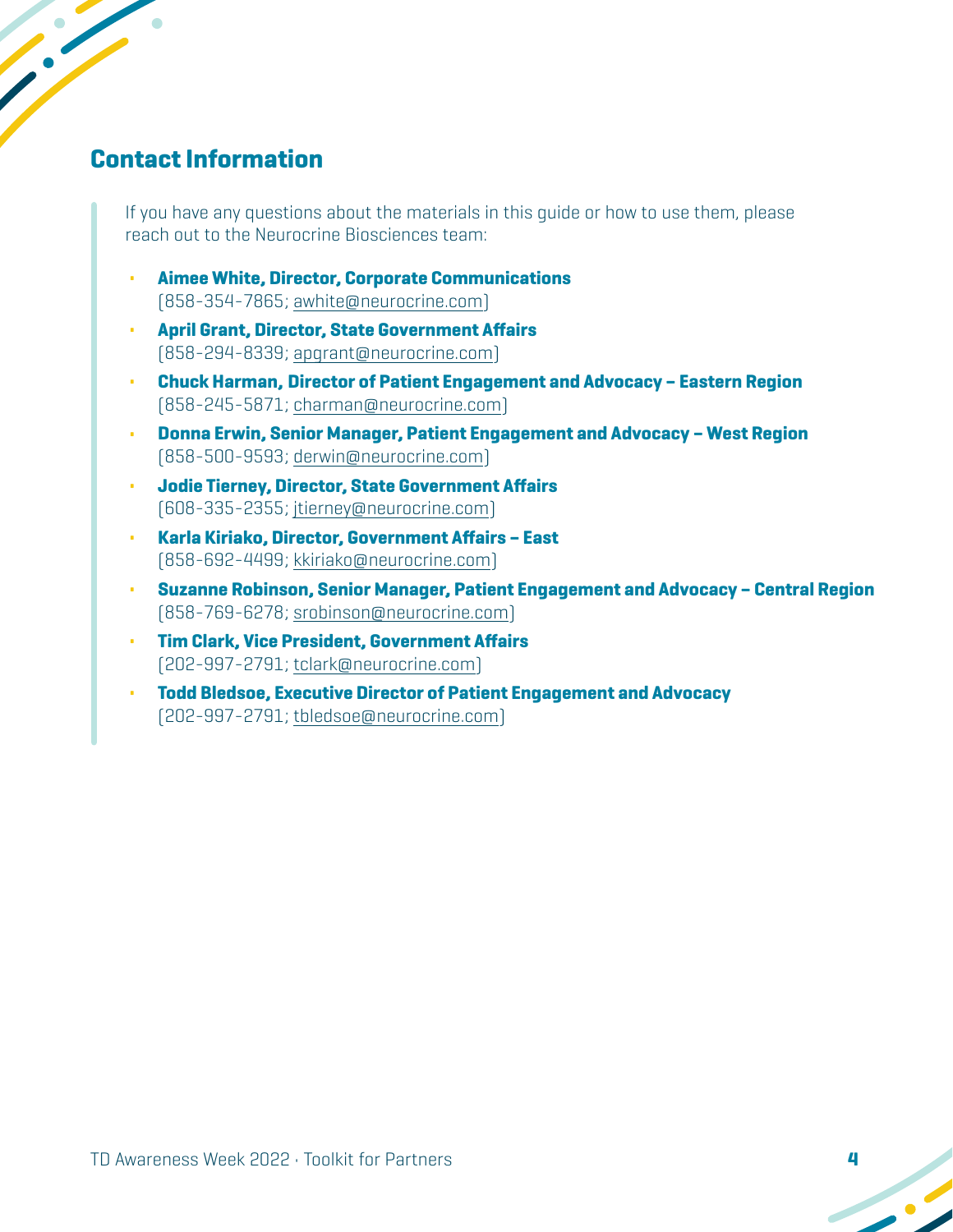#### <span id="page-4-0"></span>**U.S. Adults Living with Mental Health Conditions and TD Statistics**

Below, please find fast facts around U.S. adults living with mental health conditions and those living with TD. We encourage you to use these facts in materials to support TD Awareness Week.

- 1 in 5 U.S. adults live with a mental illness<sup>6</sup>
- **•** Research suggests the overall prevalence of TD following prolonged treatment with firstgeneration antipsychotics is up to 30%7
- Approximately 600,000 people in the U.S. may be affected by TD<sup>1,2</sup>

#### **U.S. Adults Prevalence of Any Mental Health Conditions**

Below, please find the prevalence of mental health conditions in each state. The percentage (%) refers to the percent of people in each state with mental health conditions and the number  $[#]$  indicates the number of people in each state with mental health conditions. For example, 21.29% or 794,000 people have a mental health condition in Alabama. The below statistics have been secured from the [2022](https://mhanational.org/sites/default/files/2022%20State%20of%20Mental%20Health%20in%20America.pdf?eType=ActivityDefinitionInstance&eId=a7a571c8-7fac-4660-b06d-ff88af5c2bec)  State of Mental Health in America [report by Mental Health America \(MHA\) \(](https://mhanational.org/sites/default/files/2022%20State%20of%20Mental%20Health%20in%20America.pdf?eType=ActivityDefinitionInstance&eId=a7a571c8-7fac-4660-b06d-ff88af5c2bec)see page 20 in the MHA report for adult prevalence of mental illness by state).<sup>8</sup>

| <b>States</b>   | %     | #         |
|-----------------|-------|-----------|
| Alabama         | 21.29 | 794,000   |
| Alaska          | 21.47 | 113,000   |
| Arizona         | 20.06 | 1,099,000 |
| Arkansas        | 20.34 | 460,000   |
| California      | 19.49 | 5,864,000 |
| Colorado        | 23.20 | 1,014,000 |
| <b>Delaware</b> | 20.92 | 157,000   |
| Florida         | 17.23 | 2,903,000 |
| Georgia         | 17.88 | 1,406,000 |
| Hawaii          | 17.45 | 185,000   |
| Idaho           | 22.48 | 293,000   |
| <b>Illinois</b> | 19.18 | 1,858,000 |
| Indiana         | 22.29 | 1,125,000 |
| lowa            | 18.50 | 441,000   |
| Kansas          | 20.56 | 442,000   |
| Kentucky        | 22.54 | 762,000   |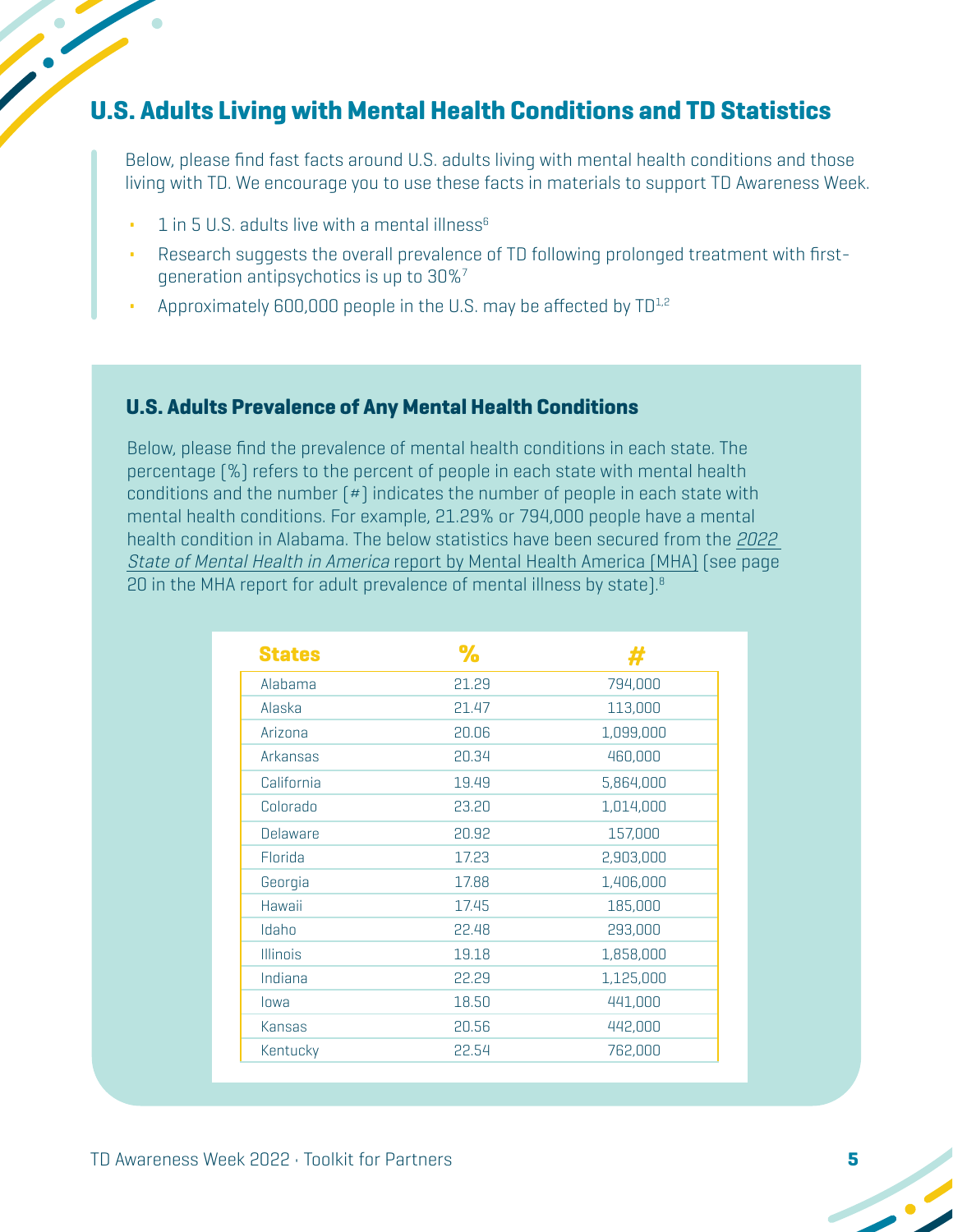# **U.S. Adults Living with Mental Illness and TD Statistics (continued)**

 $\bullet$ 

| <b>States</b>     | ℅     |            |
|-------------------|-------|------------|
| Louisiana         | 21.21 | 734,000    |
| Maine             | 22.10 | 238,000    |
| Maryland          | 17.57 | 810,000    |
| Massachusetts     | 21.15 | 1,157,000  |
| Michigan          | 20.32 | 1,571,000  |
| Minnesota         | 20.53 | 876,000    |
| Mississippi       | 20.16 | 446,000    |
| Missouri          | 22.71 | 1,056,000  |
| Montana           | 20.81 | 171,000    |
| Nebraska          | 20.30 | 290,000    |
| Nevada            | 21.97 | 512,000    |
| New Hampshire     | 22.37 | 243,000    |
| New Jersey        | 16.37 | 1,122,000  |
| <b>New Mexico</b> | 21.39 | 338,000    |
| New York          | 19.52 | 2,972,000  |
| North Carolina    | 19.31 | 1,532,000  |
| North Dakota      | 20.50 | 116,000    |
| Ohio              | 23.64 | 2,112,000  |
| Oklahoma          | 22.54 | 657,000    |
| Oregon            | 23.75 | 783,000    |
| Pennsylvania      | 19.70 | 1,963,000  |
| Rhode Island      | 22.38 | 187,000    |
| South Carolina    | 19.43 | 760,000    |
| South Dakota      | 18.26 | 118,000    |
| <b>Tennessee</b>  | 19.40 | 1,006,000  |
| <b>Texas</b>      | 17.17 | 3,602,000  |
| Utah              | 26.86 | 599,000    |
| Vermont           | 22.25 | 112,000    |
| Virginia          | 18.58 | 1,199,000  |
| Washington        | 23.43 | 1,360,000  |
| West Virginia     | 24.62 | 347,000    |
| Wisconsin         | 20.19 | 904,000    |
| Wyoming           | 22.56 | 98,000     |
| National          | 19.86 | 49,564,000 |

\*According to SAMHSA, "Any Mental Illness (AMI) is defined as having a diagnosable mental, behavioral, or emotional disorder, other than a developmental or substance use disorder, assessed by the Mental Health Surveillance Study (MHSS) Structured Clinical Interview for the Diagnostic and Statistical Manual of Mental Disorders—Fourth Edition—Research Version—Axis I Disorders (MHSS-SCID), which is based on the 4th edition of the *Diagnostic and Statistical Manual of Mental Disorders* (DSM-IV)."

 $\sim$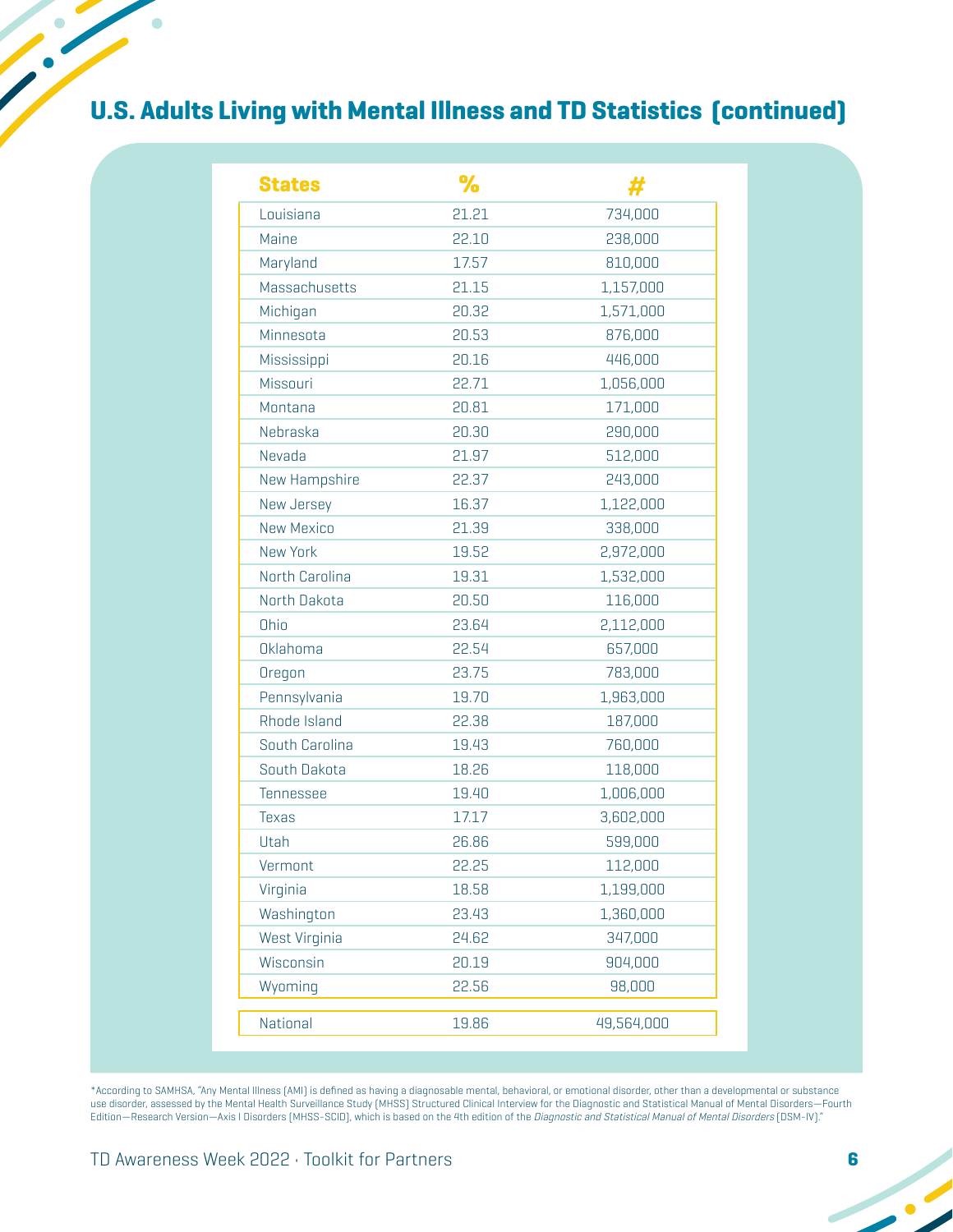## **TD Infographic**

<span id="page-6-0"></span> $\bullet$ 

**[Download](https://www.dropbox.com/sh/89coniutygq53ez/AADTZNMZXtlTigbn3eWrZ_Zta?dl=0)** the below infographic that provides an overview of TD and its impact on patients.



 $\bullet$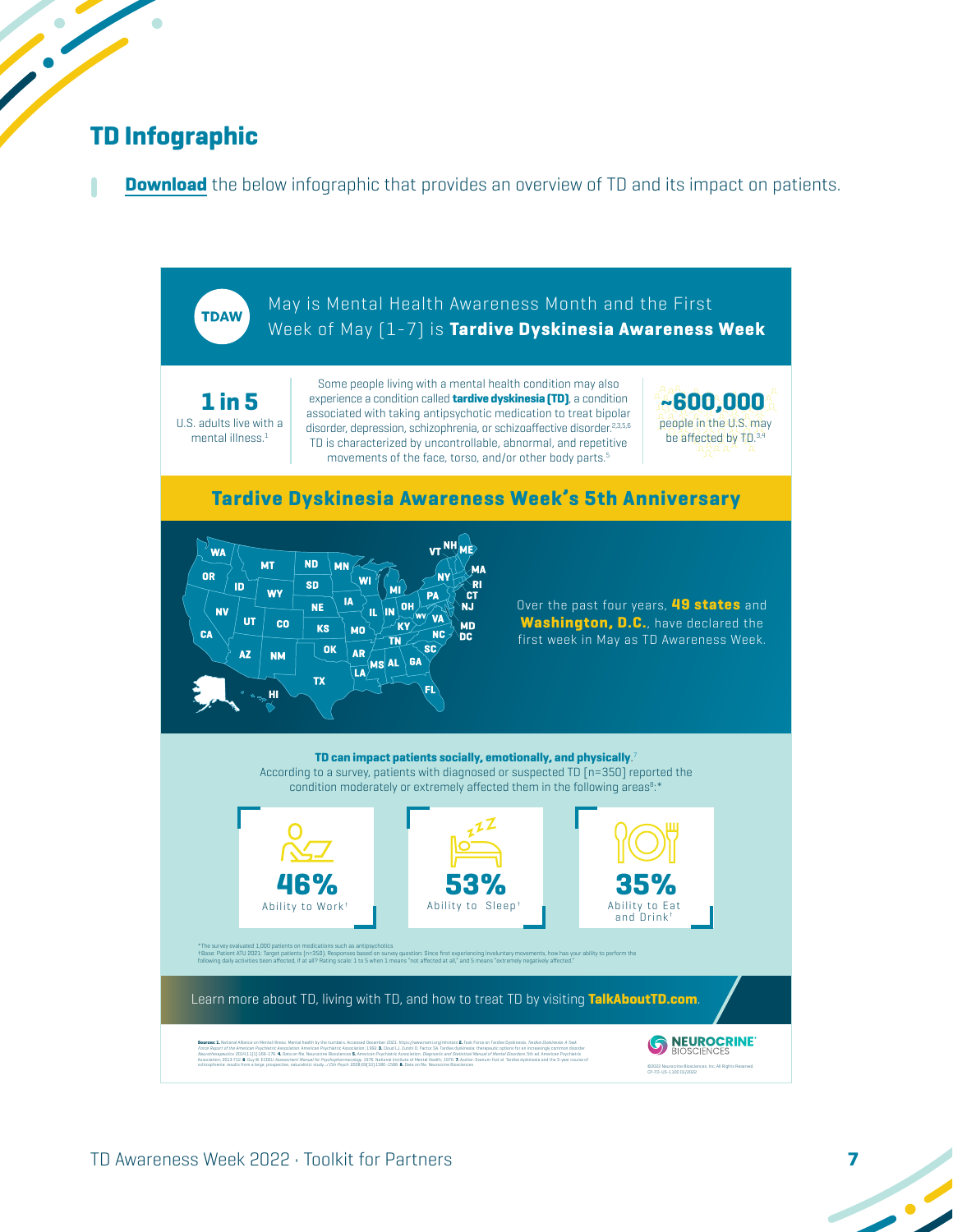# <span id="page-7-0"></span>**Template Social Posts and Graphics**

We encourage you to use the hashtag **#TDAwarenessWeek** for all relevant content you post on social media. Throughout the week, we'll be publishing content on our **new** Neurocrine Twitter channel, **@Neurocrine** and will be interacting with content shared from this toolkit. Please tag us and **#TDAwarenessWeek** in your posts.

#### **Sample Posts**

Below are suggested template posts for your preferred social channel that can be tailored as appropriate. High resolution social graphics sized for Facebook, Twitter, Instagram, and LinkedIn can be found on **[page 12.](#page-11-0)** The below social copy can be **[downloaded here.](https://www.dropbox.com/sh/rp318jml2zev954/AAB6BtChn_zDpVvKT3UbgzH7a?dl=0)**

#### **Government, Advocacy and Professional Organization Use:**

- **∆ [**Group Name**]** is proud to support the 5th Annual #TDAwarenessWeek. Tardive dyskinesia is a condition of uncontrollable movements, which may develop from taking certain mental health medications. Learn more at TalkAboutTD.com
- **∆** Today the **[**Building**]** in **[**City**]** is being lighted with blue to commemorate #TDAwarenessWeek. Tardive dyskinesia (TD) is a condition of uncontrollable movements affecting ~600k people in the U.S. Learn more: TalkAboutTD.com
- **∆** May 1st marks the beginning of the 5th Annual #TDAwarenessWeek. We're proud to support the ~600,000 people in the U.S. affected by TD. Learn more about this condition at TalkAboutTD.com
- **∆** The first full week of May is officially recognized as #TDAwarenessWeek. The week, occurring during #MentalHealthAwarenessMonth, serves to educate the community on tardive dyskinesia (TD), a condition of uncontrolled movements. Learn more at: TalkAboutTD.com
- **∆** #DYK: Uncontrollable movements caused by tardive dyskinesia (TD) can look or feel different from person to person, and manifest differently from day to day. This #TDAwarenessWeek, commit to learning more at TalkAboutTD.com
- **∆** Tardive dyskinesia (TD) is a condition of uncontrollable movements, which may develop from taking certain important mental health medications. To help raise awareness, many states across the country have recognized this week #TDAwarenessWeek. Learn more at TalkAboutTD.com
- **∆** This #TDAwarenessWeek, we are helping bring awareness of tardive dyskinesia (TD). Explore first-hand stories from individuals living with the condition at TalkAboutTD.com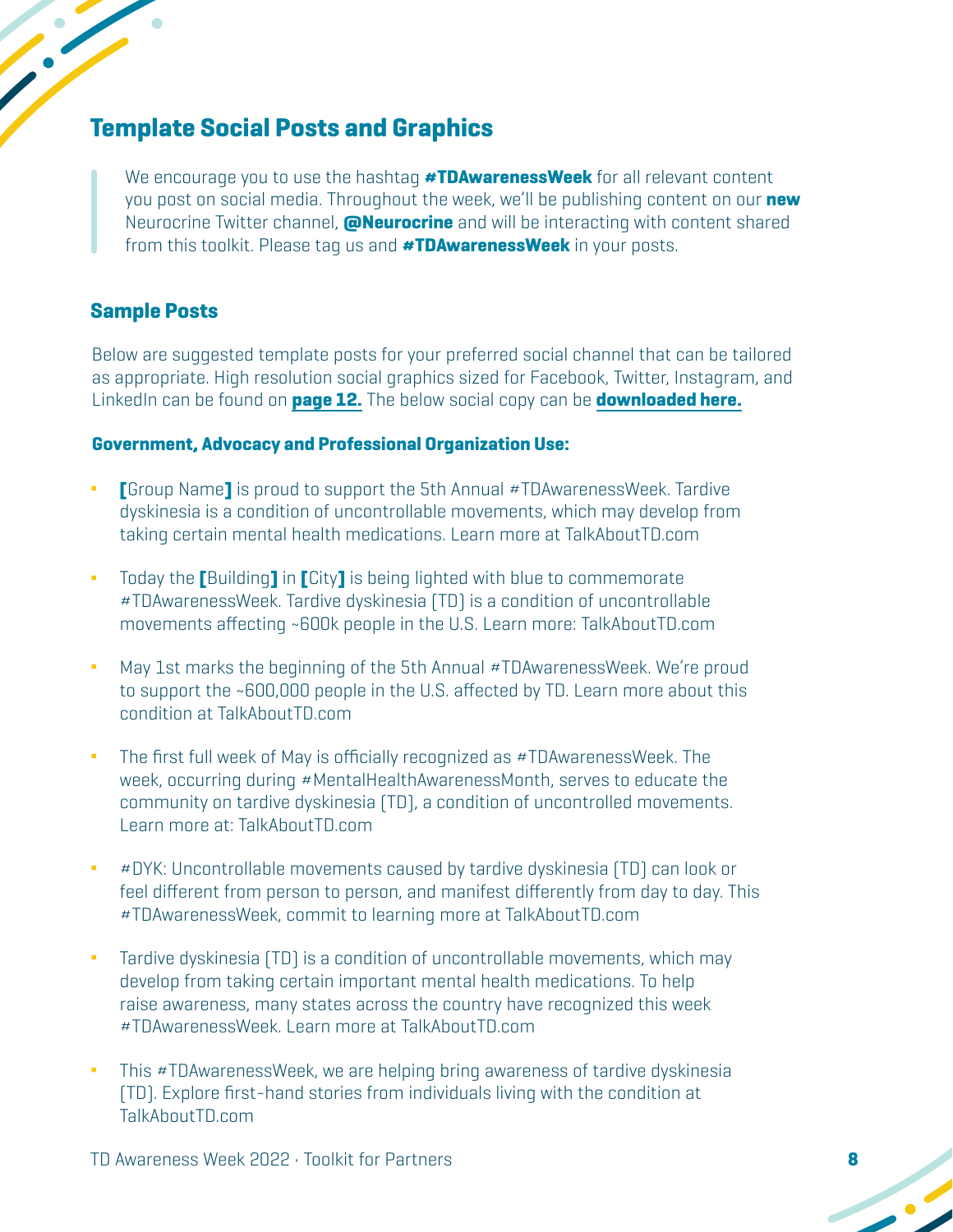- Tardive dyskinesia (TD) presents itself uniquely in everyone who develops it. This #TDAwarenessWeek, learn how you can identify TD signs, symptoms and potential treatment options at TalkAboutTD.com
- What do you know about tardive dyskinesia (TD)? This week is the 5th Annual #TDAwarenessWeek, and we are proud to help spread the word about this condition. To learn more, visit TalkAboutTD.com
- **∆** As of this year, all 50 states and D.C. have recognized the first week of May to be #TDAwarenessWeek, shining a light on tardive dyskinesia (TD), a condition that causes uncontrollable movements. Learn more about TD at TalkAboutTD.com
- **∆** Tardive dyskinesia (TD) can have a big impact on individuals' lives in fact, those with diagnosed or suspected TD reported it can affect everyday activities, including their ability to work, eat, and sleep. Learn more: TalkAboutTD.com #TDAwarenessWeek
- **∆** This #TDAwarenessWeek, we're spreading the word about tardive dyskinesia, a condition of uncontrollable movements. Learn more at TalkAboutTD.com

#### **Specific For Government Use:**

#### **Government – State Advocacy:**

- **∆** Tardive dyskinesia (TD) is a condition of uncontrollable movements and affects ~600k people in the U.S. alone. **[**State**]** is proud to recognize the first full week of May as #TDAwarenessWeek. To learn more, visit TalkAboutTD.com
- **∆** #DYK: The first full week of May is officially recognized by **[**State**]** as #TDAwarenessWeek. The week, occurring during #MentalHealthAwarenessMonth, serves to educate the community on tardive dyskinesia (TD), a condition of uncontrolled movements. Learn More: TalkAboutTD.com
- **∆ [**State**]** is proud to recognize this week as #TDAwarenessWeek. Tardive dyskinesia (TD) affects ~600k people in the U.S. and is a condition of uncontrollable movements, which may develop after taking certain important mental health medications. Learn more: TalkAboutTD.com
- **∆** The **[**Gov/Legislative Body**]** has declared May 1-7 #TDAwarenessWeek. For the fifth year, this week recognizes the emotional and physical impact that movement disorders like tardive dyskinesia (TD) can have on people and their families. Learn more about TD at TalkAboutTD.com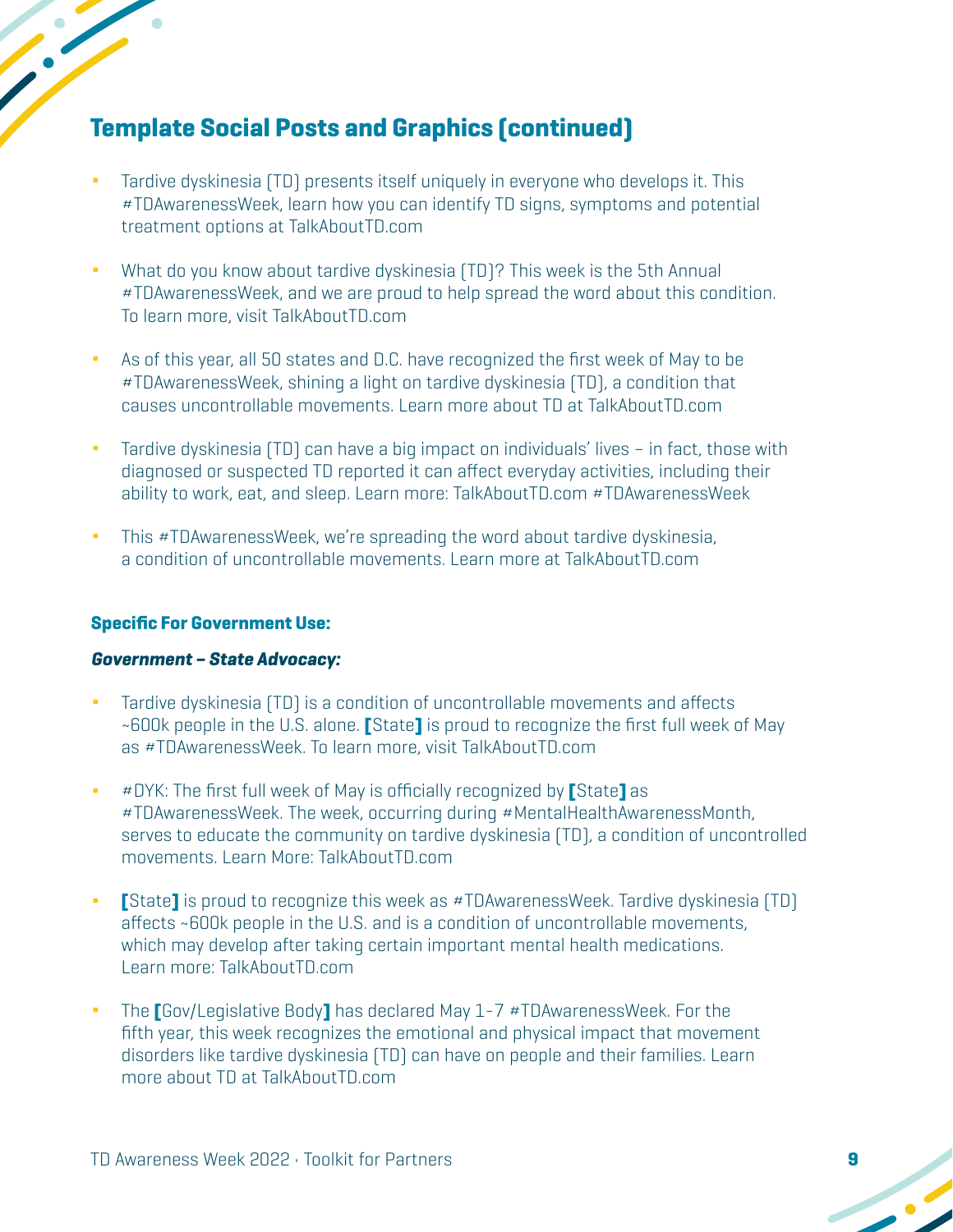- **∆ [**State**]** recognizes the first full week of May as #TDAwarenessWeek. This year is the 5th year dedicated to raising awareness of tardive dyskinesia, an involuntary movement disorder that affects ~600,000 people in the U.S. Learn more at TalkAboutTD.com
- **∆** We and **[**Tag Governor handle**]** recognize the first full week of May as #TDAwarenessWeek. We are committed to raising awareness of mental health conditions and related movement disorders, like tardive dyskinesia (TD).
- **∆** Thank you **[**Gov/Legislative Body or Tag Governor handle**]** for your continued support in recognizing #TDAwarenessWeek and support of individuals who have been diagnosed with tardive dyskinesia, a movement disorder.

#### **Government – Elected Officials:**

- **∆ [**This year, Last year, or in 20XX**]**, I signed the #TDAwarenessWeek proclamation encouraging **[**State**]** citizens to learn more about tardive dyskinesia (TD), a real condition of involuntary movements that affects ~600k people in the U.S. Learn more about TD at TalkAboutTD.com
- **∆ [**State**]** is proud to recognize this week as #TDAwarenessWeek. Tardive dyskinesia (TD) affects ~600k people in the U.S. and is a condition of uncontrollable movements, which may develop after taking certain important mental health medications. Learn more: TalkAboutTD.com
- **∆** The **[**Gov/Legislative Body**]** has declared May 1-7 #TDAwarenessWeek. For the fifth year, this week recognizes the emotional and physical impact that movement disorders like tardive dyskinesia (TD) can have on individuals and their families. Learn more: TalkAboutTD.com
- **∆** Today I join **[**Tag Governor handle**]** in recognizing the first full week of May as #TDAwarenessWeek for people who have been diagnosed with tardive dyskinesia (TD), an involuntary movement disorder, in **[**State**]**. Visit TalkAboutTD.com for more.
- **∆** Thank you **[**Gov/Legislative Body or Tag Governor handle**]** for your leadership in recognizing #TDAwarenessWeek and support of people who have been diagnosed with the involuntary movement disorder, tardive dyskinesia.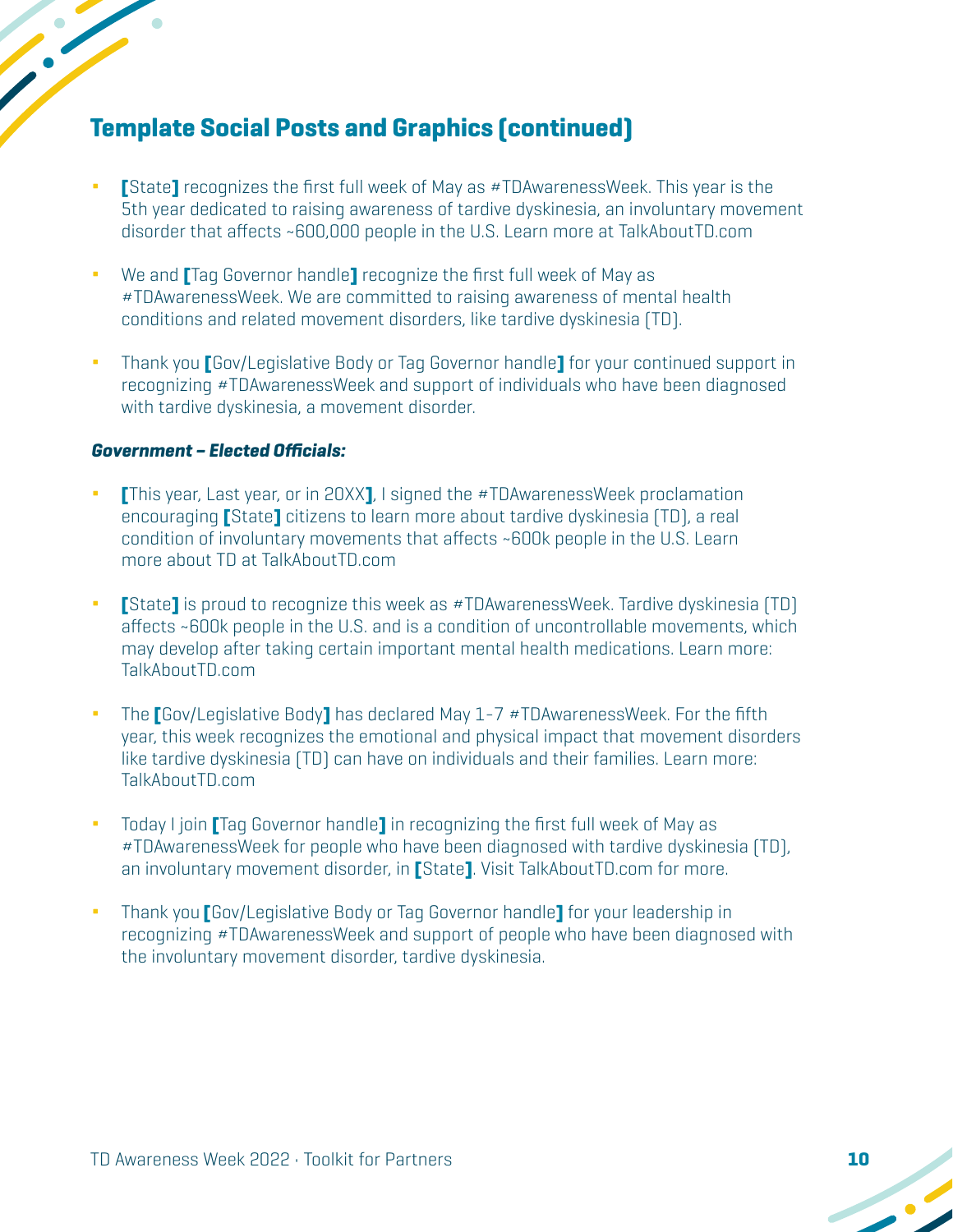#### **Government – First Spouses:**

- **∆ [**State**]** recognizes the first full week of May as #TDAwarenessWeek to raise awareness about tardive dyskinesia (TD), an involuntary movement disorder that can affect people living with mental health conditions. Learn more at TalkAboutTD.com
- **∆** Today I'm joining **[**Tag Spouse Handle**]** to bring awareness to tardive dyskinesia, a real, lasting condition of involuntary movements which affects ~600,000 people in the U.S. Learn more about the 5th anniversary of #TDAwarenessWeek at TalkAboutTD.com

#### **For Biotech Association Use:**

- **∆** Six years ago, there were no FDA approved treatments for tardive dyskinesia (TD). Today, there are two approved treatments available for individuals. This week, we recognize #TDAwarenessWeek and the work that has been done to support those living with TD.
- **∆** Without innovation there may never have been treatments for tardive dyskinesia (TD). This week as we support #TDAwarenessWeek, we recognize the biopharmaceutical industry and its investment in creating medicines to treat unmet medical needs.
- **∆ [**Group Name**]** is proud to support the 5th Annual #TDAwarenessWeek. Tardive dyskinesia (TD) is a condition of uncontrollable movements, which may develop from taking certain mental health medications. Learn more at TalkAboutTD.com
- **∆ [**Group Name**]** officially recognizes the first full week of May as #TDAwarenessWeek. The week, occurring during #MentalHealthAwarenessMonth, serves to educate the community on tardive dyskinesia (TD), a condition of uncontrolled movements. Learn More: TalkAboutTD.com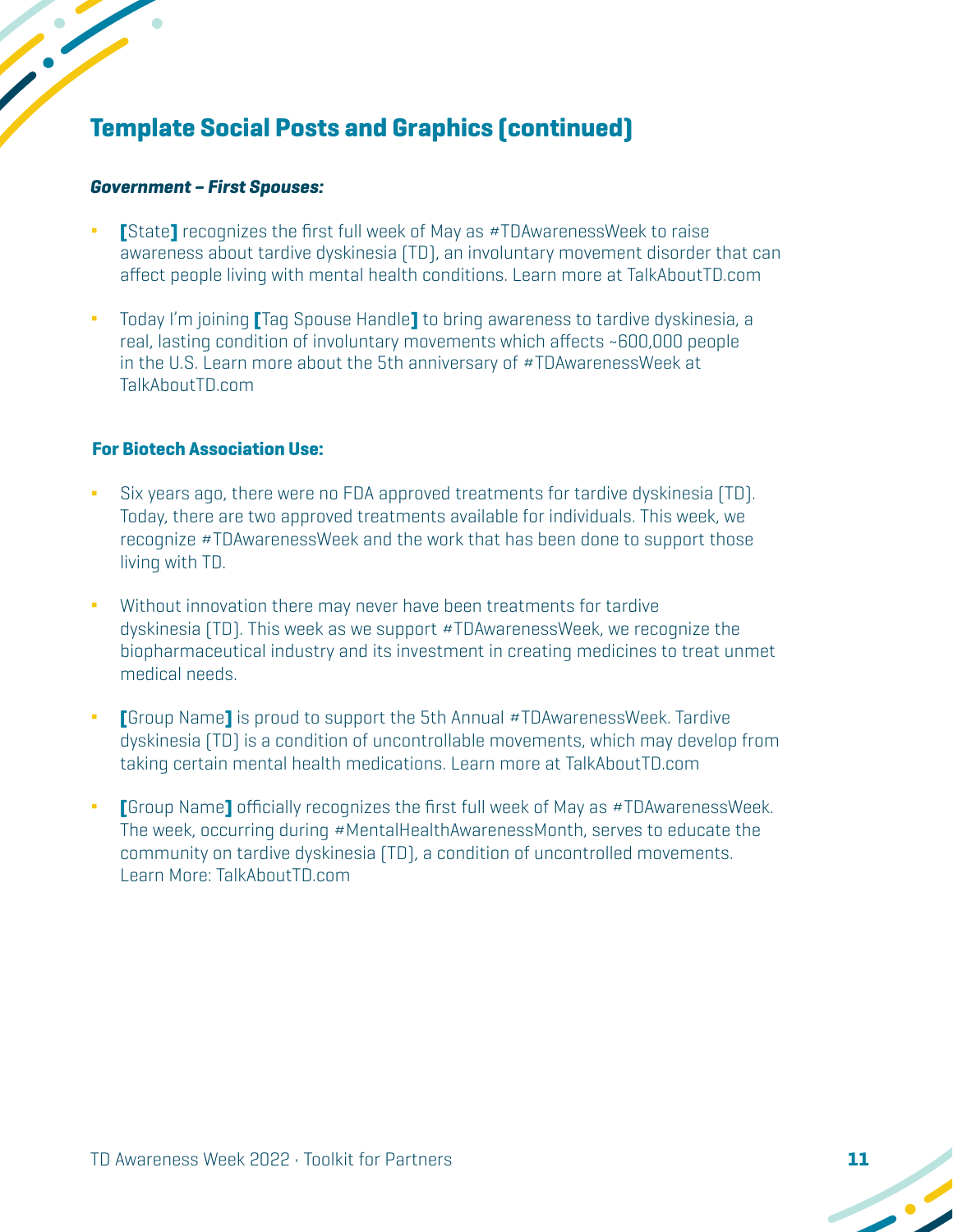#### **Suggested Graphics**

<span id="page-11-0"></span> $\bullet$ 

 $\bullet$ 

We encourage you to **[download these graphics](https://www.dropbox.com/sh/576nsfzt07tfu01/AAD29xQue0Jnsezf-vNzh24da?dl=0)** to incorporate into your social media posts, cover images, or existing messaging to help spread awareness during TD Awareness Week.

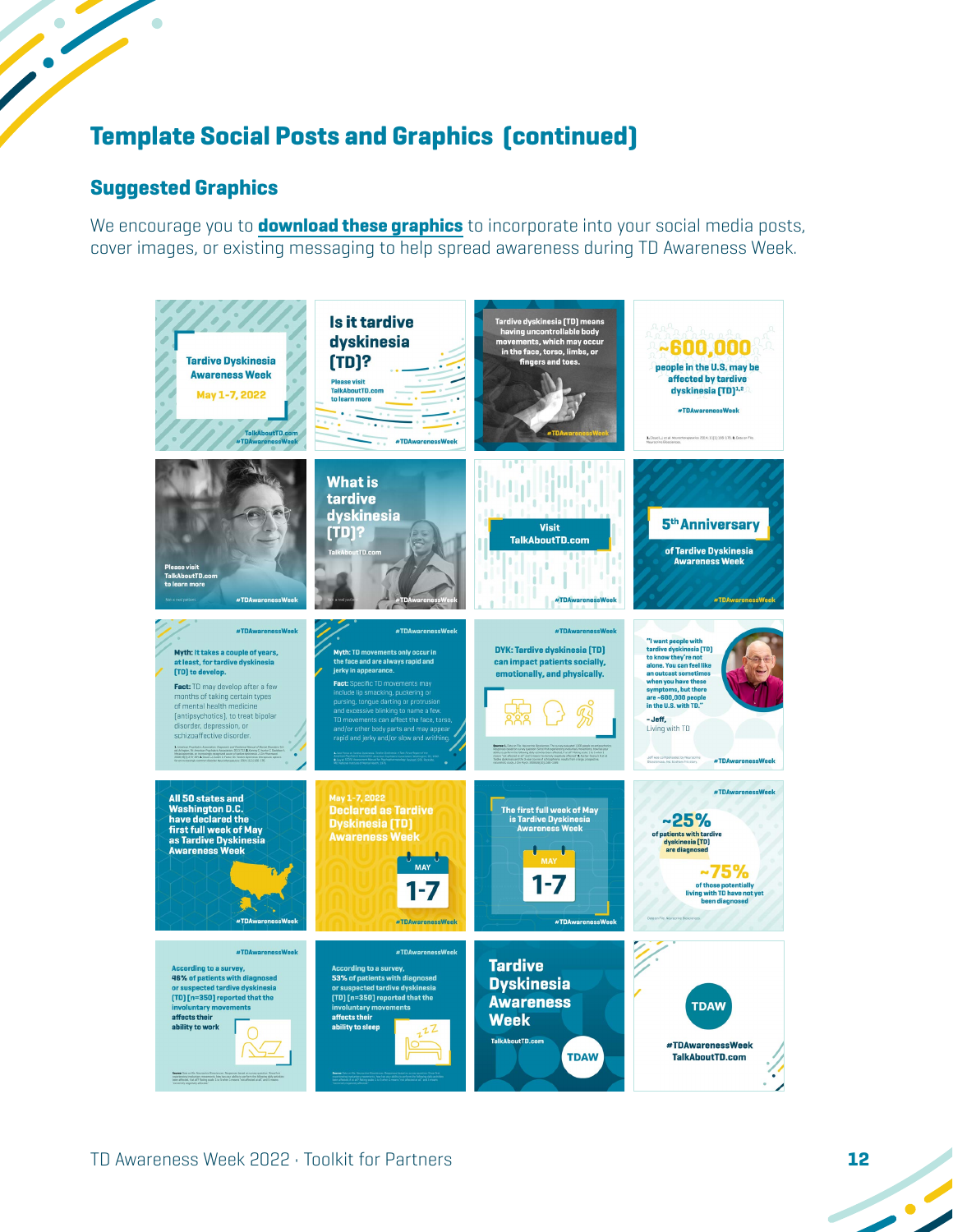#### **Test Your Knowledge Fact Sheet**

 $\bullet$ 

<span id="page-12-0"></span>

 $\blacksquare$ 

Bust common myths about TD by **[downloading](https://www.dropbox.com/sh/8gfc0kmwe3wvwg9/AADd7FUAaShITYPIpi7zljLEa?dl=0)** the Test Your TD Knowledge fact sheet.



- 1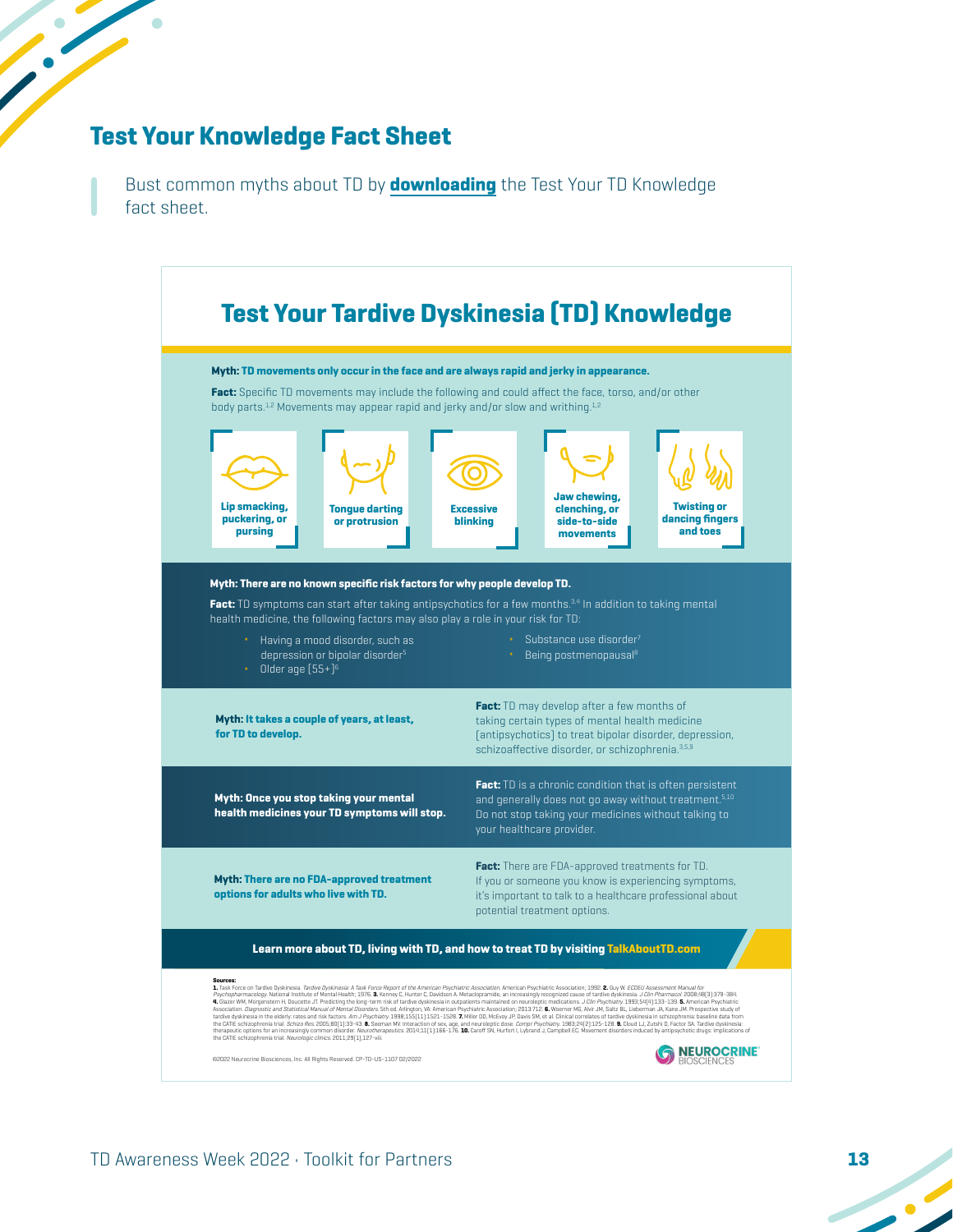#### <span id="page-13-0"></span>**Tardive Dyskinesia and TD Awareness Week Through the Years Timeline**

Learn about when TD was first recognized and when treatments became available for the condition by **[downloading](https://www.dropbox.com/sh/ommmvrlmlmrmwk6/AABiIL0fkLDNXRKGYu9i6oNLa?dl=0)** this fact sheet.



 $\bullet$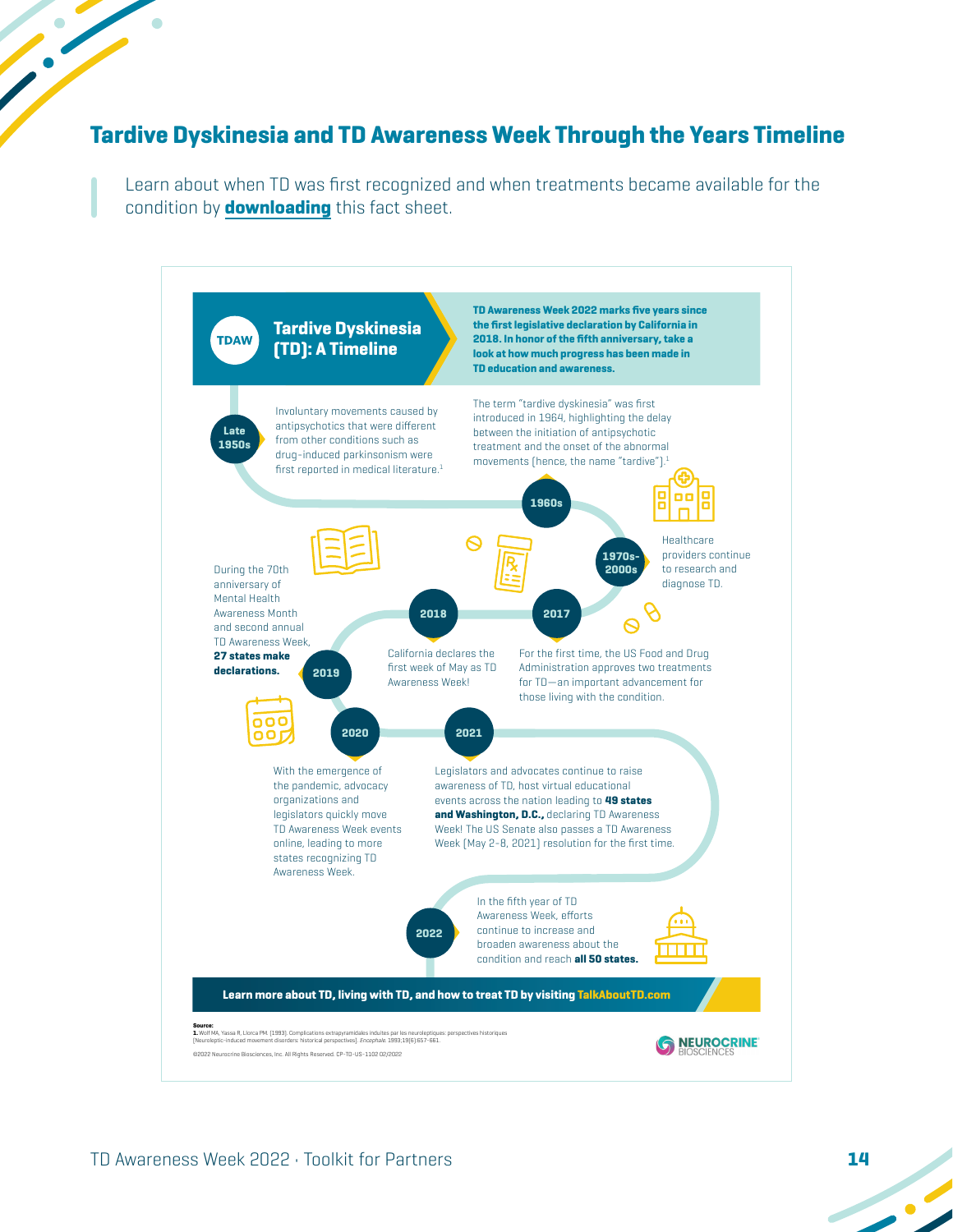#### **National and State-Level Backgrounders**

These backgrounders are intended to be for a print and/or digital capacity and provide an overview of TD prevalence rates and symptoms associated with the condition.

 $\bullet$ 

<span id="page-14-0"></span>

 $\bullet$ 

Available in two versions, black and white and color, this backgrounder is intended to be used at a national level to show broad, overarching mental health statistics in the U.S.

#### **[Download t](https://www.dropbox.com/sh/jf0xr8b6l42ssnt/AACBLpukt7g2_KzHas3IVGgKa?dl=0)he National Backgrounder [Download t](https://www.dropbox.com/sh/jeldnk7qd3lnibs/AACbmuVHN3w7HKJh01owxM50a?dl=0)he State-Level Backgrounder**

Available in color-only versions, this local version has been developed for all 50 states and Washington D.C. These are intended to be used at a state level, as each backgrounder has mental health statistics that are specific to each state.



 $\overline{\phantom{a}}$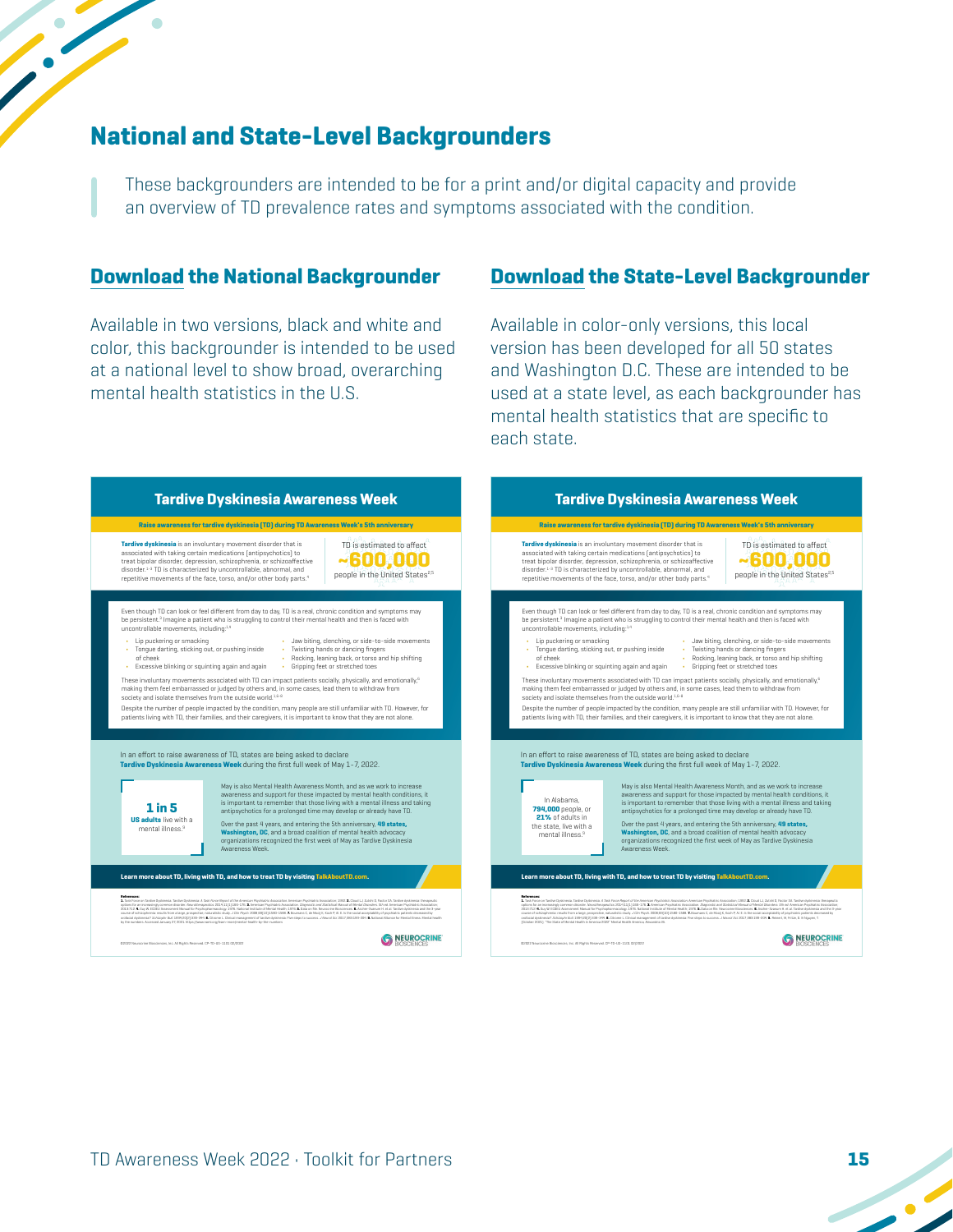# <span id="page-15-0"></span>**Template Post / Email**

Below is a templated website post or email brief, which each local state official or advocacy organization can tailor to share as an email to internal and external distribution lists and/or post on respective websites. Placeholders are included throughout to tailor content accordingly. **We recommend sharing this content on Monday, May 2, in the morning to kick off the week[. Download text here.](https://www.dropbox.com/sh/2nw3s1x07gekl02/AAABEGlgbiycLe-Esz9qgny7a?dl=0)**

**[**IF SENDING AS AN EMAIL, INSERT: Dear Constituents/All,**]**

**FOR STATES: [**INSERT OFFICE OF STATE OFFICIAL**]** is proud to sponsor the resolution declaring the first full week of May (1-7), 2022, as Tardive Dyskinesia (TD) Awareness Week in the state of **[**INSERT STATE**]**.

**FOR LOCAL ADVOCACY CHAPTERS:** We are pleased to recognize the first full week of May (1-7), 2022, as Tardive Dyskinesia (TD) Awareness Week in the state of **[**INSERT STATE**]**.

**FOR NATIONAL ADVOCACY GROUPS:** This Mental Health Awareness Month, we are proud to recognize the first full week of May (1-7), 2022, as Tardive Dyskinesia (TD) Awareness Week to help increase awareness and support people living with this burdensome condition.

Tardive dyskinesia, or TD, is a condition of uncontrollable movements affecting the face, torso, and/or other body parts. TD may develop after a few months of taking certain medications to treat bipolar disorder, depression, schizophrenia, or schizoaffective disorder. TD affects approximately 600,000 people in the U.S. 1-4 By declaring the first week of May as TD Awareness Week, **(FOR STATE OFFICIALS/LOCAL ADVOCACY CHAPTERS: [**INSERT STATE is**]**; **FOR NATIONAL ADVOCACY GROUPS: [**states around the country are**])** helping to raise awareness around:

- **•** The impact TD can have on a person's physical, emotional, and social well-being
- **•** The signs and symptoms associated with TD
- **•** The importance of working with one's doctor to manage the condition, including talking about available treatment options

May is also Mental Health Awareness Month, an important time to acknowledge the 1 in 5 US adults living with a mental illness. 5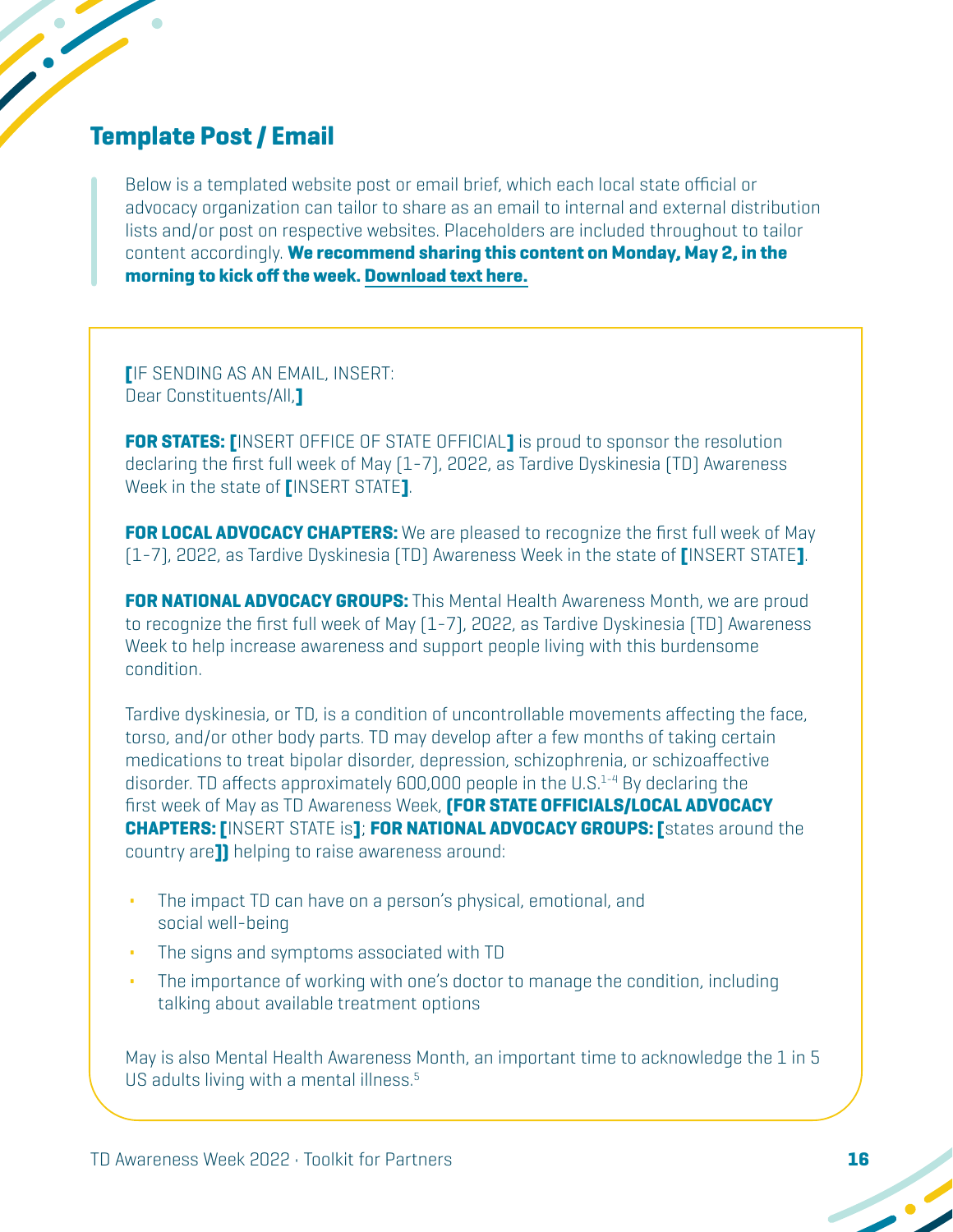#### **FOR STATE OFFICIALS/LOCAL ADVOCACY CHAPTERS - PULL FROM ABOVE STATE STATS ON PAGES 5 & 6:**

Specifically, approximately **[**XXX,XXX**]** adults in **[**INSERT STATE**]** are living with a mental illness, and many people with a mental illness may also have TD.<sup>6,7</sup>

**FOR ALL:** The uncontrollable movements of TD may be disruptive to people's lives due to the symptoms themselves and the impact they can have on emotional and social well-being.<sup>8</sup> Despite this, research shows a gap in awareness and need for further education.<sup>9</sup> Data from the RE-KINECT study, the largest ever real-world screening study of patients with clinician-confirmed possible TD, demonstrated that the involuntary movements associated with TD could negatively impact a patient's health-related quality of life. The study found that 75% of people in this group (n=204) affirmed feeling self-conscious or embarrassed about involuntary movements. 10

**FOR STATES:** Thank you for your commitment to raising awareness of tardive dyskinesia and supporting the mental health community. **[**OFFICE OF STATE OFFICIAL**]** encourages everyone across **[**INSERT STATE**]** to acknowledge the first full week of May as TD Awareness Week. To learn more about mental illness and TD, visit TalkAboutTD.com.

**FOR LOCAL ADVOCACY CHAPTERS:** Thank you for your commitment to raising awareness of tardive dyskinesia and supporting the mental health community. We encourage everyone across **[**INSERT STATE**]** to acknowledge the first full week of May as TD Awareness Week. To learn more about mental illness and TD, visit **[**INSERT ADVOCACY GROUP WEBSITE**]**.

**FOR NATIONAL ADVOCACY GROUPS: [**INSERT ADVOCACY GROUP**]** commends the declaration of TD Awareness Week by states across the country and applauds their efforts to bring broader awareness to a condition that can have an impact on a person's life. To learn more about TD, visit ninds.nih.gov/Disorders/All-Disorders/ Tardive-Dyskinesia-Information-Page

**[**IF SENDING AS AN EMAIL, INSERT SIGNATURE: Sincerely, NAME TITLE**]**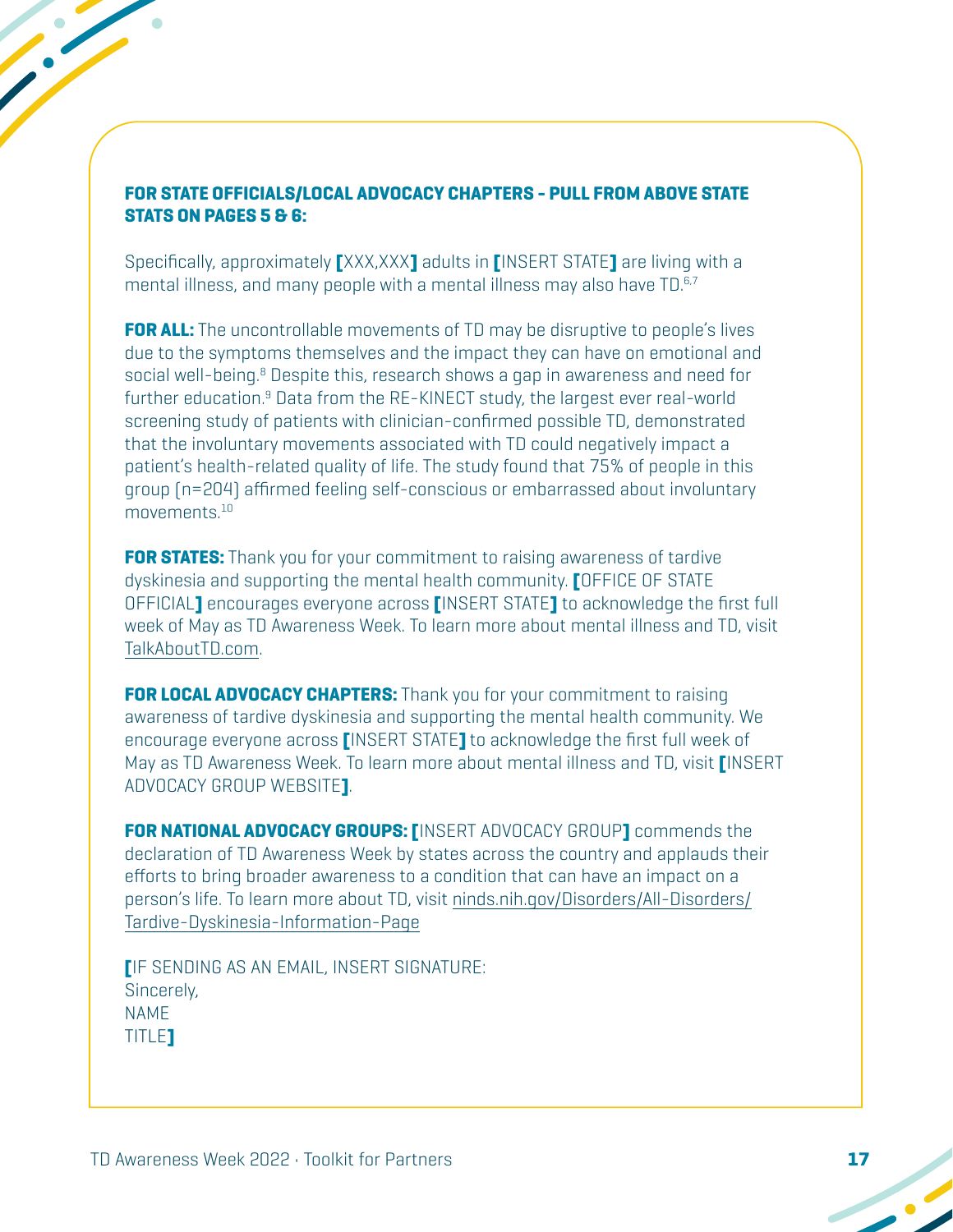# **Reference Block for Template Post / Email**

- 1. American Psychiatric Association. Diagnostic and Statistical Manual of Mental Disorders. 5th ed. American Psychiatric Association; 2013:712.
- 2. Kenney C, Hunter C, Davidson A. Metaclopramide, an increasingly recognized cause of tardive dyskinesia. J Clin Pharmacol. 2008;48[3]:379-384.
- 3. Cloud LJ, Zutshi D, Factor SA. Tardive dyskinesia: therapeutic options for an increasingly common disorder. Neurotherapeutics. 2014;11(1):166-176.
- 4. Data on File. Neurocrine Biosciences.
- 5. National Alliance on Mental Illness. Mental health by the numbers. Accessed January 10, 2022. https://www.nami.org/mhstats
- 6. Carbon M, Hsieh CH, Kane JM, Correll CU. Tardive dyskinesia prevalence in the period of second-generation antipsychotic use: a meta-analysis. J Clin Psychiatry. 2017;78(3):e264-e278.
- 7. Mental Health America. The state of Mental Health in America. Accessed January 10, 2022. https://www.mhanational.org/issues/state-mental-health-america
- 8. Ascher-Svanum H, Zhu B, Faries D, Peng X, Kinon BJ, Tohen M. Tardive dyskinesia and the 3-year course of schizophrenia: results from a large, prospective, naturalistic study. J Clin Psychiatry. 2008;69(10):1580-1588.
- 9. Data on file. Neurocrine Biosciences.
- 10. Caroff S, Yeomans K, Lenderking W, et al. RE-KINECT: a prospective study of the presence and healthcare burden of tardive dyskinesia in clinical practice settings. J Clin Psychopharmacol. 2020;40(3):259-268.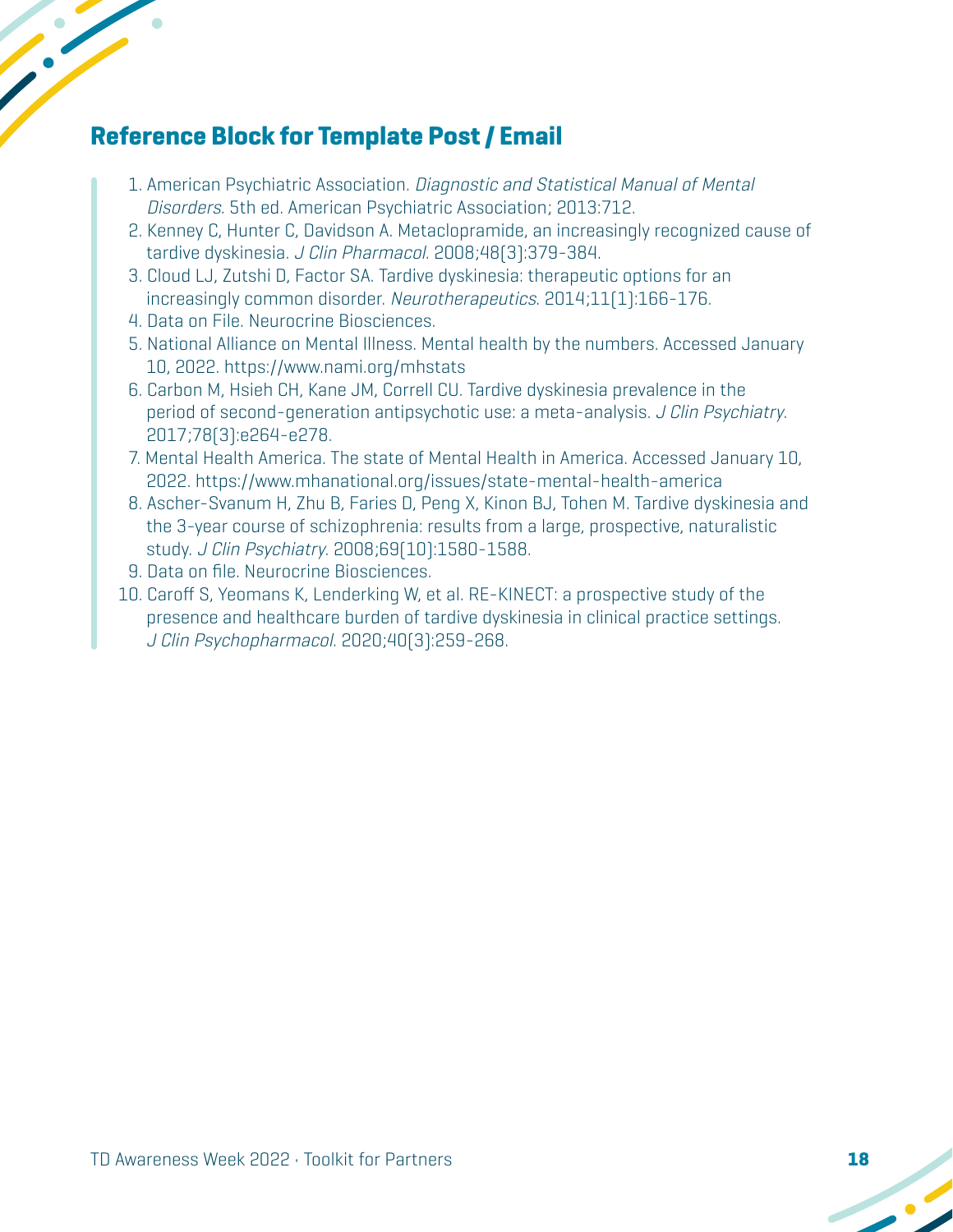# **References [outside of pages 16-17 references]**

- 1. Cloud LJ, Zutshi D, Factor SA. Tardive dyskinesia: therapeutic options for an increasingly common disorder. Neurotherapeutics. 2014;11[1]:166-176.
- 2. Data on File. Neurocrine Biosciences.
- 3. American Psychiatric Association. Diagnostic and Statistical Manual of Mental Disorders. 5th ed. American Psychiatric Association; 2013:712.
- 4. Kenney C, Hunter C, Davidson A. Metaclopramide, an increasingly recognized cause of tardive dyskinesia. J Clin Pharmacol. 2008;48(3):379-384.
- 5. Ascher-Svanum H, Zhu B, Faries D, Peng X, Kinon BJ, Tohen M. Tardive dyskinesia and the 3-year course of schizophrenia: results from a large, prospective, naturalistic study. J Clin Psych. 2008;69[10]:1580-1588.
- 6. National Alliance on Mental Illness. Mental Health by the numbers. Accessed January 10, 2022. https://www.nami.org/mhstats
- 7. Carbon M, Hsieh CH, Kane JM, Correll CU. Tardive dyskinesia prevalence in the period of second generation antipsychotic use: a meta-analysis. J Clin Psychiatry. 2017;78(3):e264-e278.
- 8. Mental Health America. The state of Mental Health in America. Accessed January 10, 2022. https://www.mhanational.org/issues/state-mental-health-america